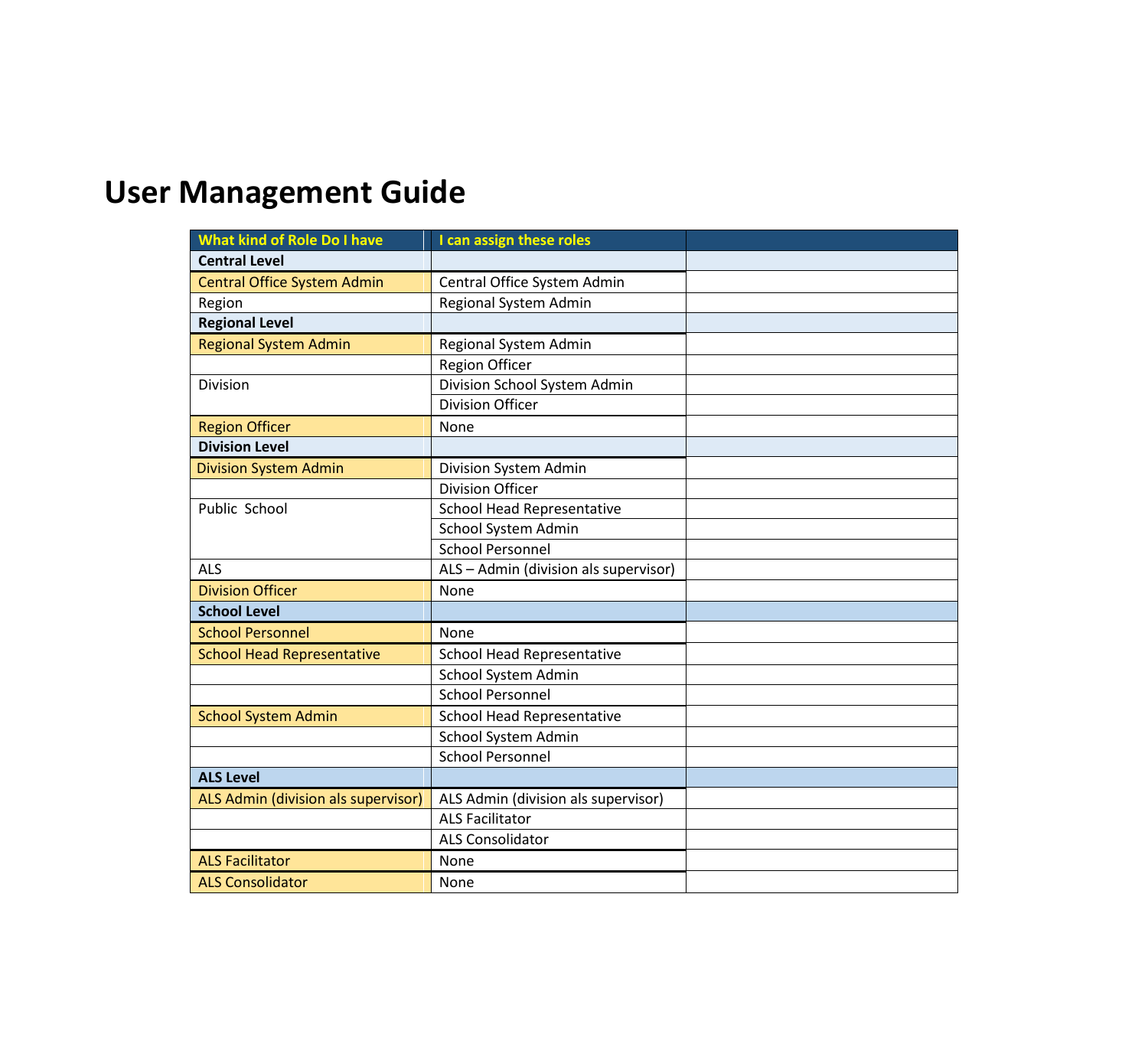## **Public School Tasks**

| I need to                          | Which role can I use to do the task |              |                                       |  |
|------------------------------------|-------------------------------------|--------------|---------------------------------------|--|
|                                    | School System Admin                 | School Head  | Class Adviser (School Personnel Role) |  |
| <b>Create Class</b>                | $\checkmark$                        | $\checkmark$ |                                       |  |
| Monograde                          | ✓                                   | $\checkmark$ |                                       |  |
| Multigrade                         | ✓                                   | ✓            |                                       |  |
| Set Class Adviser                  |                                     |              |                                       |  |
| Remove/Edit Class                  | ✓                                   | ✓            |                                       |  |
| Enroll Learner                     | ✓                                   |              | $\checkmark$                          |  |
| <b>Batch Enroll</b>                | ✓                                   | ✓            |                                       |  |
| <b>Update Other Data</b>           | ✓                                   | ✓            |                                       |  |
| Send Request for Correction        | ✓                                   |              |                                       |  |
| <b>Basic Profile</b>               | ✓                                   |              | ✓                                     |  |
| Correction of LRN                  | ✓                                   |              | ✓                                     |  |
| Deactivate LRN                     | ✓                                   |              | $\checkmark$                          |  |
| Change Grade Level                 | ✓                                   |              |                                       |  |
| <b>Correction Request Approval</b> |                                     | $\checkmark$ |                                       |  |
| <b>EOSY Updating</b>               |                                     |              |                                       |  |
| <b>Update Learner Status</b>       | ✓                                   | $\checkmark$ | $\checkmark$                          |  |
| <b>Finalizing Class</b>            | ✓                                   | ✓            | ✓                                     |  |
| Submit EOSY                        | ✓                                   |              |                                       |  |
| Download Form                      | ✓                                   | $\checkmark$ | $\checkmark$                          |  |
|                                    |                                     |              |                                       |  |
|                                    |                                     |              |                                       |  |
|                                    |                                     |              |                                       |  |